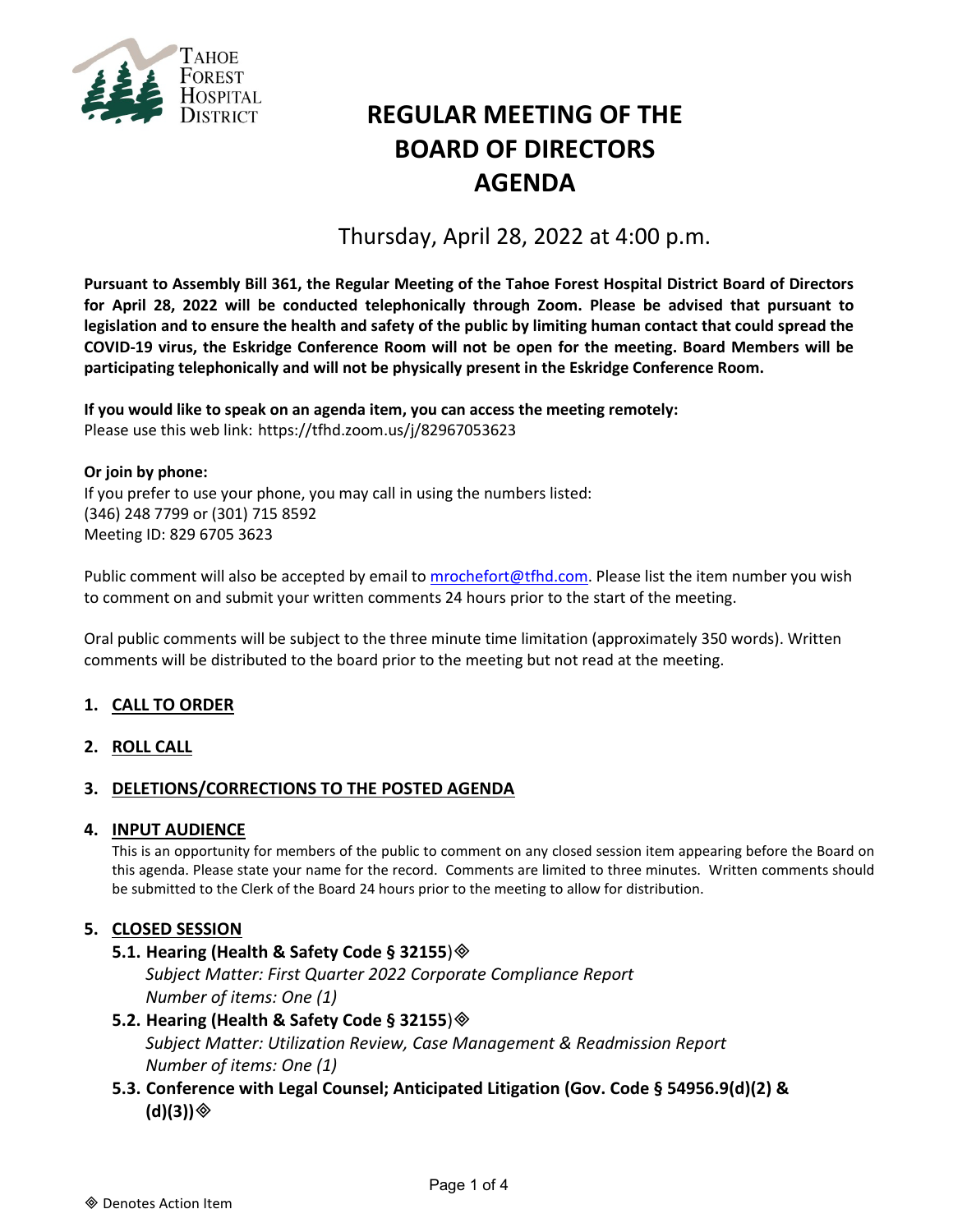*A point has been reached where, in the opinion of the Board on the advice of its legal counsel, based on the below-described existing facts and circumstances, there is a significant exposure to litigation against the District.*

*Number of Potential Cases: One (1)*

*Facts Receipt of Claim pursuant to Tort Claims Act or other written communication threatening litigation (copy available for public inspection in Clerk's office). (Gov. Code § 54956.9(e)(3))*

*Name of Person or Entity Threatening Litigation: JM Streamline, Inc., dba Streamline Construction*

**5.4. Conference with Legal Counsel; Anticipated Litigation (Gov. Code § 54956.9(d)(2) & (d)(3))** *A point has been reached where, in the opinion of the Board on the advice of its legal counsel, based on the below-described existing facts and circumstances, there is a significant exposure to litigation against the District.*

*Number of Potential Cases: One (1)*

*Facts and circumstances that might result in litigation but which the District believes are not yet known to potential plantiff or plaintiffs. (Gov. Code § 54956.9(e)(1))*

- **5.5. Conference with Labor Negotiator (Gov. Code § 54957.6**) *Name of District Negotiator(s) to Attend Closed Session: Alex MacLennan Employee Organization(s): Employees Association and Employees Association of Professionals*
- **5.6. Approval of Closed Session Minutes** 3/24/2022 Regular Meeting
- **5.7. TIMED ITEM – 5:30PM - Hearing (Health & Safety Code § 32155**) *Subject Matter: Medical Staff Credentials*

## **APPROXIMATELY 6:00 P.M.**

## **6. DINNER BREAK**

- **7. OPEN SESSION – CALL TO ORDER**
- **8. REPORT OF ACTIONS TAKEN IN CLOSED SESSION**

## **9. DELETIONS/CORRECTIONS TO THE POSTED AGENDA**

## **10. INPUT – AUDIENCE**

This is an opportunity for members of the public to address the Board on items which are not on the agenda. Please state your name for the record. Comments are limited to three minutes. Written comments should be submitted to the Board Clerk 24 hours prior to the meeting to allow for distribution. Under Government Code Section 54954.2 – Brown Act, the Board cannot take action on any item not on the agenda. The Board Chair may choose to acknowledge the comment or, where appropriate, briefly answer a question, refer the matter to staff, or set the item for discussion at a future meeting.

#### **11. INPUT FROM EMPLOYEE ASSOCIATIONS**

This is an opportunity for members of the Employee Associations to address the Board on items which are not on the agenda. Please state your name for the record. Comments are limited to three minutes.

# **12. MEDICAL STAFF EXECUTIVE COMMITTEE**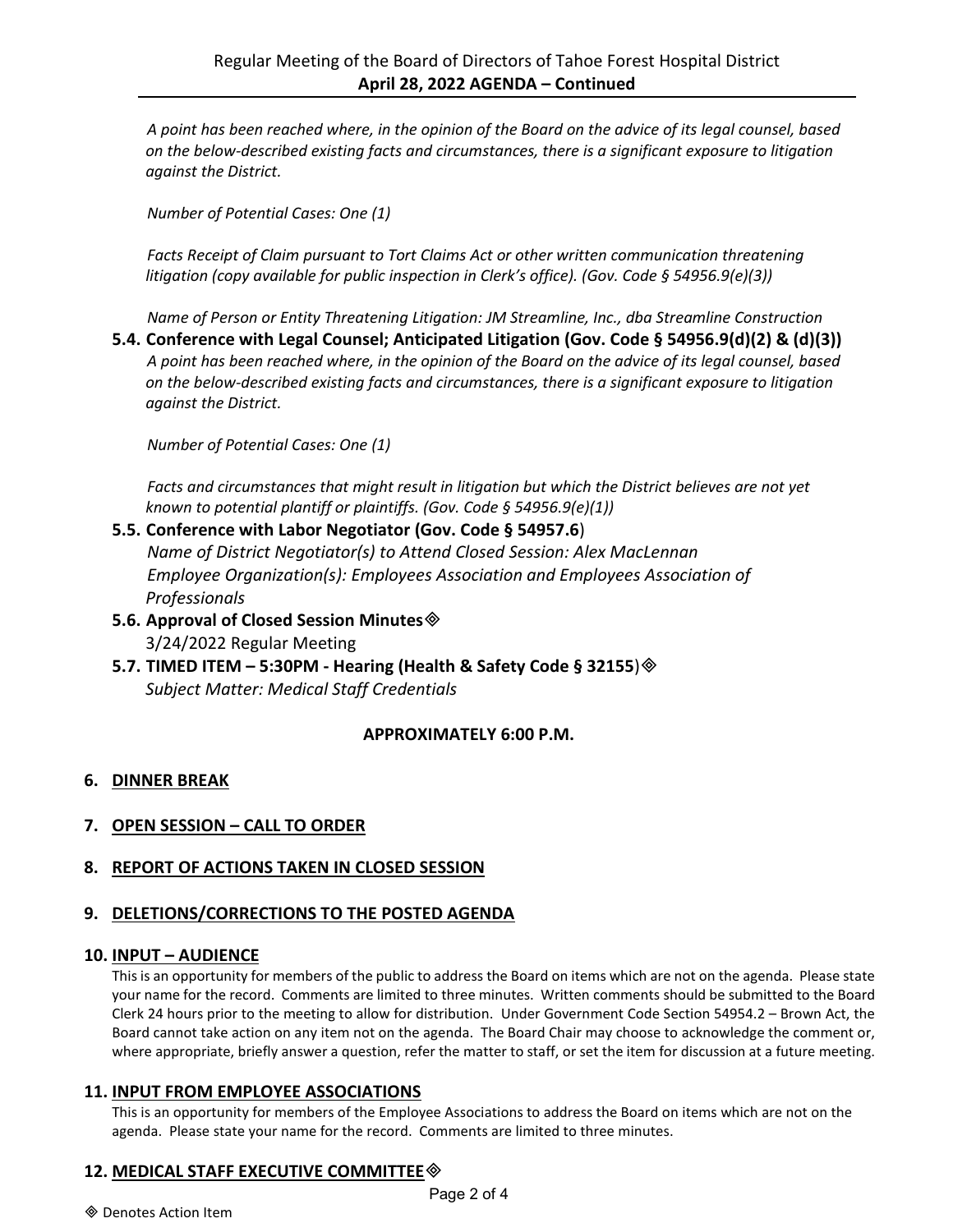**12.1. Medical Executive Committee (MEC) Meeting Consent Agenda**....................................ATTACHMENT

*MEC recommends the following for approval by the Board of Directors: Privileges with Changes*

• *Emergency Medicine Privilege Form, Add ATLS Requirements*

*Policies with Changes*

- *Professionalism Policy, MSGEN1*
- *Peer Review Policy, MSGEN-1401*
- *Well Being Policy, MSGEN-9*
- *Fitness for Duty Policy, MSGEN-4*

*Changes to Medical Staff Rules and Regulations*

• *Medical Staff Rules and Regulations (Addition of the Leadership Council Committee (LCC))*

# *New Policies*

• *Code 250 - Hospital Emergency Response Team, AGOV-2201*

# **13. CONSENT CALENDAR**

These items are expected to be routine and non-controversial. They will be acted upon by the Board without discussion. Any Board Member, staff member or interested party may request an item to be removed from the Consent Calendar for discussion prior to voting on the Consent Calendar.

| 13.1. Approval of Minutes of Meetings                                           |
|---------------------------------------------------------------------------------|
|                                                                                 |
| 13.2. Financial Reports                                                         |
|                                                                                 |
| 13.3. Board Reports                                                             |
|                                                                                 |
|                                                                                 |
|                                                                                 |
|                                                                                 |
|                                                                                 |
| 13.4. Approve Resolution for Continued Remote Teleconference Meetings           |
|                                                                                 |
| 13.5. Approve First Quarter 2022 Corporate Compliance Report                    |
|                                                                                 |
| 13.6. Approve Revised Board Policies                                            |
|                                                                                 |
| 13.6.2. Onboarding and Continuing Education of Board Members, ABD-19 ATTACHMENT |

# **14. ITEMS FOR BOARD ACTION**

**14.1. Resolution 2022-10**........................................................................................................ ATTACHMENT The Board of Directors will consider approval of a resolution determining to consolidate the Hospital District General Election with the Statewide General Election and authorizing the canvass of returns by the respective Boards of Supervisors of Placer and Nevada Counties, California.

# **15. ITEMS FOR BOARD DISCUSSION**

**15.1. Board Education**